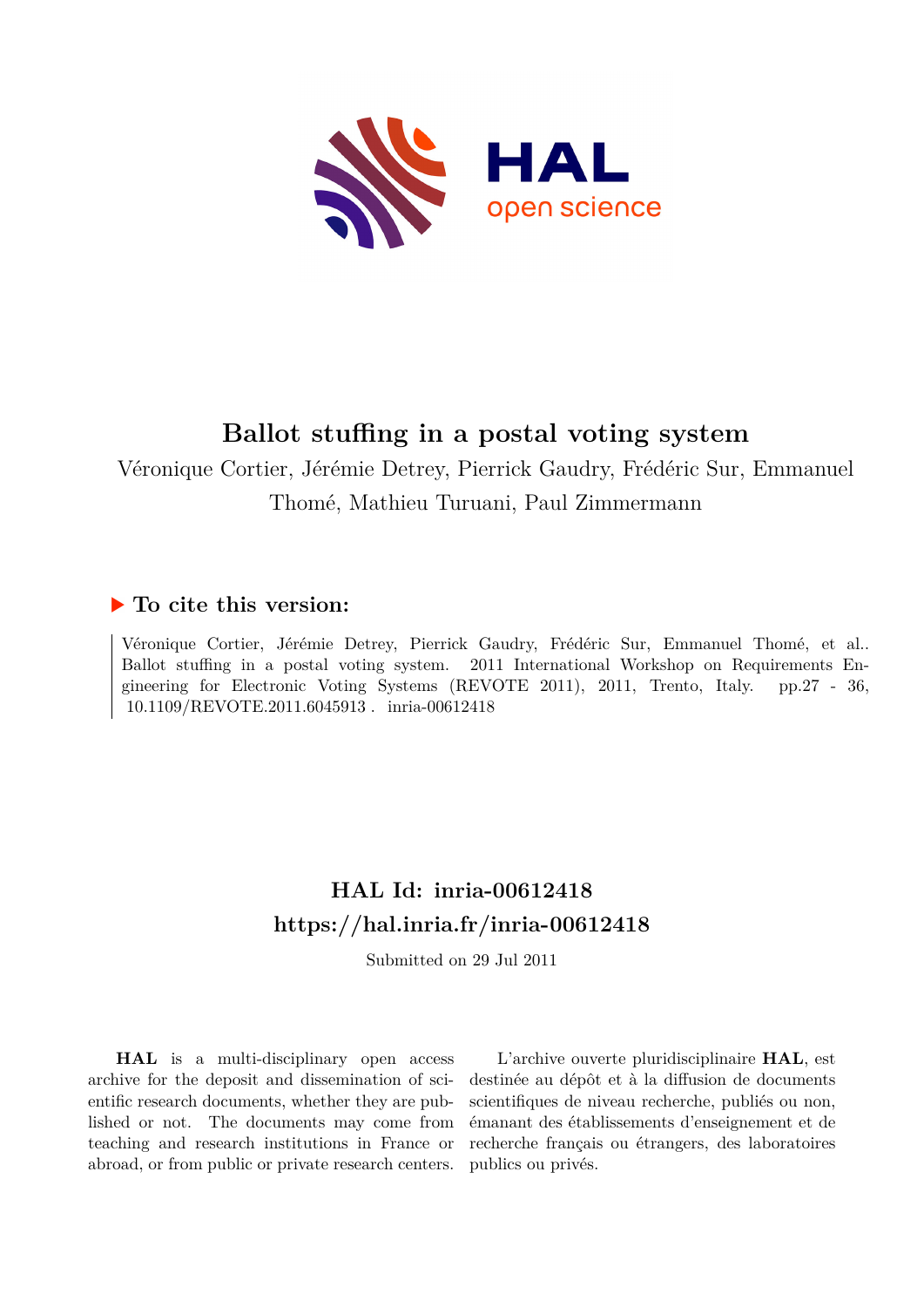# **Ballot stuffing in a postal voting system**

Véronique Cortier\*, Jérémie Detrey\*, Pierrick Gaudry\*, Frédéric Sur\*, Emmanuel Thomé\*, Mathieu Turuani<sup>∗</sup> , and Paul Zimmermann<sup>∗</sup> <sup>∗</sup>*LORIA & CNRS & INRIA & INPL*

*Abstract***—We review a postal voting system used in spring 2011 by the French research institute CNRS and designed by a French company (Tagg Informatique). We explain how the structure of the material can be easily understood out of a few samples of voting material (distributed to the voters), without any prior knowledge of the system. Taking advantage of some flaws in the design of the system, we show how to perform major ballot stuffing, making possible to change the outcome of the election. Our attack has been tested and confirmed by the CNRS. A fixed postal voting system has been quickly proposed by Tagg Informatique in collaboration with the CNRS, preventing this attack for the next elections.**

#### I. INTRODUCTION

Voting systems have been invented a long time ago and are one of the keystones of democracy. They are used in many configurations with various issues, e.g., legislative or presidential elections but also elections of representatives of students, in unions and many other institutions. In France, the most current and well known voting system uses paper ballots, transparent ballot boxes and booth stations. This standard voting system has been continuously improved over the time and actually offers a good level of security guarantees. It however requires the voters to attend a polling station, which implies both some effort from the voters and expenses for running a polling station. Therefore, some voting systems also allow voters to vote from home. These systems are typically used for medium-size and mid-level elections. The simplest postal voting system consists of having each voter use two envelopes: the voter chooses his/her ballot and encloses it in a first (anonymous) envelope. He/she then encloses the second envelope with the address of the collector, this envelope being signed by the voter. While convenient, this system can be easily subject to fraud since malicious voters may vote on the behalf of other voters, especially in case they know some voters will abstain (as voters signatures are difficult to check). Moreover, there is no guarantee that the collector will not open both envelopes at the same time, therefore breaking voters' confidentiality.

About a decade ago, electronic voting protocols have been developed, allowing anyone to vote from any computer. Voting machines have also been used in several countries for national scale elections, replacing the old paper ballot system. Such voting machines however still require the voters to attend a polling station. While offering convenient and efficient recording and tallying of the votes, these new voting systems have been criticized and attacked. For example, a catalogue of vulnerabilities and possible attacks has been produced regarding the Diebold machines used in 37 US states [14] or the Diebold AccuVote-TS voting machine [9]. Recently, an electronic voting system about to be used in Washington DC has been attacked in only a few days [11], [20]. Consequently, these electronic voting systems are still under evaluation.

In order to allow voters to vote from their home without using computers, voting systems have been proposed to improve the standard "two-envelope" system. They consist of somewhat hybrid systems, still using paper ballots but with barcodes (to facilitate the tallying phase using barcode readers) and identifiers that should ensure that votes cannot be linked to voters. They are typically used for elections with intermediate issues such as elections of representatives in unions, companies or many councils. Up to our knowledge and surprisingly, these systems have not been submitted to a careful security analysis (nor even design), in contrast to electronic voting protocols. Some official guidelines nevertheless exist. For example in France, the *Commission Nationale de l'Informatique et des Libertés* (CNIL) — which is an independent administrative authority whose mission is to guarantee that data processing complies with human rights, private life, or individual freedoms — has recently issued recommendations about electronic voting [7]. A similar recommendation has been issued for postal voting with barcodes [6].

In this paper, we review such a barcode voting system and show that it suffers from a severe flaw that can be exploited to perform major ballot stuffing. Specifically, we study the postal voting system that has been used in spring 2011 by the French research institute CNRS (*Centre National de la Recherche Scientifique*) in an election involving about 30,000 voters (CNRS active and retired employees). The voting system was designed and deployed by the French company Tagg Informatique, contracted by the CNRS for the organization of this election. We show how a malicious user could perform ballot stuffing without even being noticed by the system. This relies on the fact that the voting material sent to voters contains predictable identifiers. The predictability of the identifiers can then be exploited to forge valid ballots. It is worth noticing that the discovery of the attack has been made without any prior knowledge of the system, simply by observing a few samples of the voting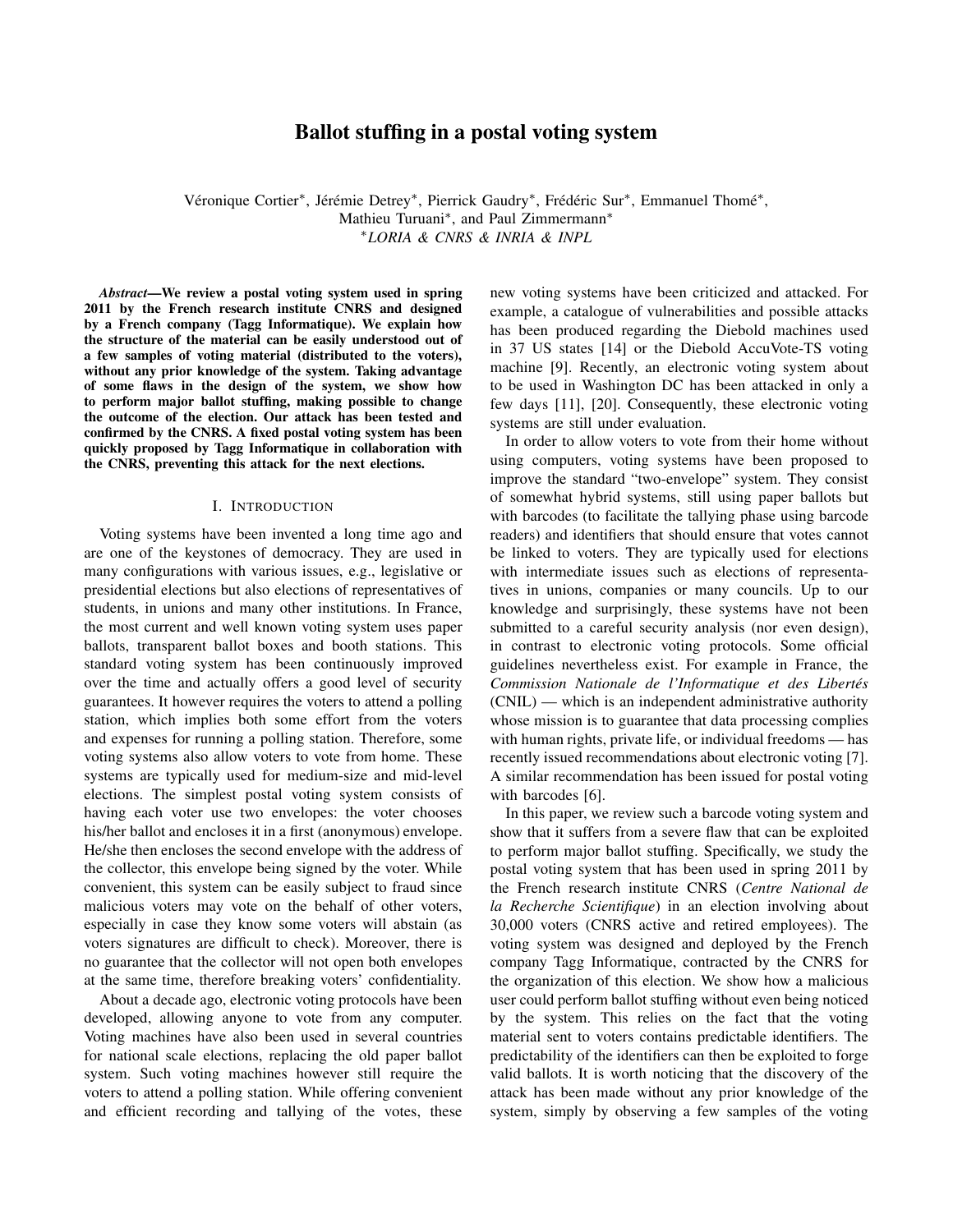material distributed to the voters. Moreover the attack can be performed with only a few straightforward computations. We have notified the CNRS and tested our attack by sending 50 (well identified) forged ballots, whose validity was later confirmed by the CNRS. Informed of our discovery, the Tagg Informatique company quickly changed its voting system, preventing our attack scheme from being exploited further.

We believe that our attack exemplifies the need for clear security requirements for voting systems, even for non electronic ones. Here the CNRS had insisted in its security requirements on the confidentiality and anonymity of the votes. Similarly, the recommendations of the CNIL French commission [6] mostly insist on the fact that it should not be possible to link votes to the voters. While prominent and rather obvious, voter eligibility (the fact that only eligible voters should be able to cast at most one vote) seems to have received insufficient attention.

*Related work.* There is an important amount of work on the design and security analysis of electronic voting systems in particular on voting machines [14], [9] or pure electronic voting protocols such as Helios [1], Civitas [12], [5], or some more theoretical ones [18], [10], [15]. By contrast, we focus here on systems that do not require voters to use a computer. ThreeBallot [19], Scantegrity [3] and Prêt à Voter [4] are the three main examples of voting schemes that are purely paper-based (from the user's point of view). They however require the voters to attend physical voting stations with external authentication processes (such as ID card or voter card). In the system we study, it is an important feature that voters can vote from home.

*Outline of the paper.* We provide an informal description of the system in Section II, as it can be observed by any voter. In Section III, we explain how the structure of the identifiers can be understood out of some ballot samples, performing reverse engineering. Based on this reverse engineering phase, we explain how to perform ballot stuffing in Section IV. Further possible security flaws (e.g., regarding confidentiality of the votes) are discussed in Section V. We discuss which lessons should be learned from this case study in Section VI.

#### II. DESCRIPTION OF BARCODE VOTING

The postal voting protocol at hand has been used by the CNRS in spring 2011, for a nationwide union representative election involving about 30,000 voters. The election was a *list system*: the number of affiliated candidates being elected depends on the number of votes that the list receives, each list corresponding to a different trade union. Let us describe the voting process from the candid user point of view. Each voter receives the documents for the vote at home by post. These documents are made of directions for use, a detachable ballot (Fig. 1), and a sheet with the name of the lists running for the election together with a sticker for each one of them (Fig. 2). More precisely:

- The ballot displays a barcode with a 10-digit number. The directions for use claim that it is "*a random barcode which permits to sign the attendance sheet, while preserving anonymity and secrecy*." A place is left blank to affix the sticker corresponding to the selected list.
- The stickers for the lists display a barcode, with a 8 digit number.

To sum up, once the voter has made his/her decision, he/she affixes the corresponding sticker on the ballot (Fig. 3), and then mails the ballot inside an anonymized envelope.



Figure 1. A blank ballot. The upper 10-digit barcode identifies the voter.

#### III. REVERSE ENGINEERING

Although we eventually had to study a total of ten samples of voting material in order to guess what we believe to be, with quite some confidence, most of the actual specifics of the voting system, we want to stress that a good deal of that knowledge was obtained after examining only a few samples, and that even a single sample gave away some critical information. This distinction is all the more relevant since the most limiting factor for an adversary to be able to carry out an attack is by far the number of samples he/she will be able to procure.

To illustrate this point, we detail in the following paragraphs how much understanding of the system can be progressively guessed from the knowledge of one, then a handful, and finally ten samples of voting material.

## *A. From one sample of voting material*

*1) Common prefix:* Taking the example of the voting material presented in Figs. 1 and 2 (sample #1 in Appendix A), one can immediately remark that the 10-digit voter identifier (1501229157) and all of the seven 8-digit list identifiers (15010394, 15011485, and so on) start with the same 4 digit sequence 1501. Whether this sequence is specific to this sample only or to the whole election is unknown at this stage, but we can nonetheless focus our first study on the remaining digits of the identifiers.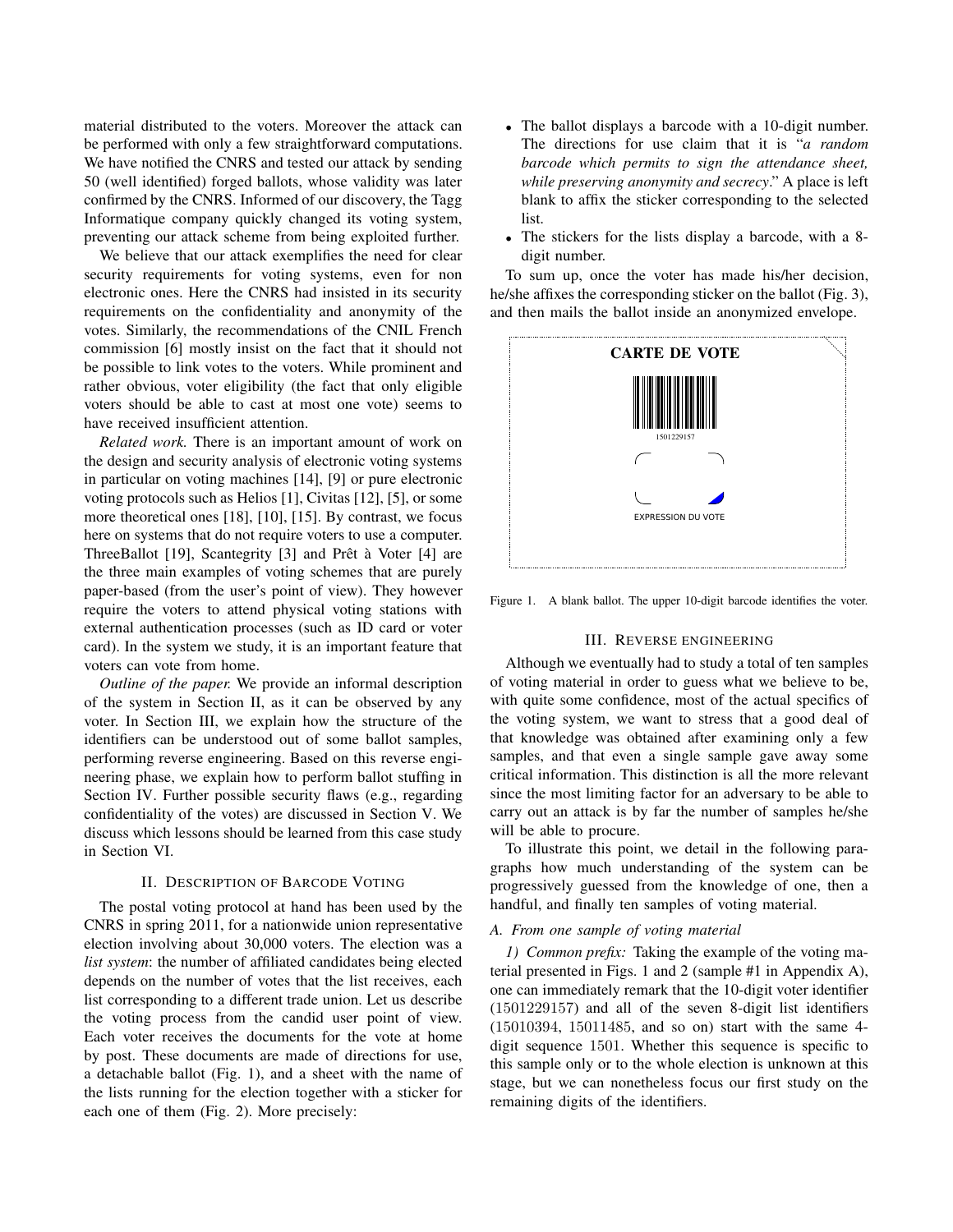

Figure 2. The sheet with the names of the lists running for the election (hidden here for privacy). A sticker with an 8-digit barcode is associated with each list.

*2) List identifiers:* Let us now consider the last 4 digits of the list identifiers: 0394, 1485, 2576, 3667, 4758, 5849, and 6930. The somewhat regular increasing of these 4-digit sequences, when seen as decimal integers, hints at a kind of arithmetic progression. Indeed, there appears to be a common difference of 1091 between the first 6 numbers. However, trying to extend this guess to the last one, one remarks that 5849+1091 is 6940 and not the observed 6930: it seems that the first carry digit was not propagated to the second digit. This led us to believe that the last digit had to be considered separately, as would be the case for a check digit, for instance.

Ignoring this last digit, we now observe a perfect arithmetic progression on all the list identifiers, with common difference 109, from  $L_1 = 039$  to  $L_7 = 693 = L_1 + 6 \times 109$ .

Alternatively, one might also look at the last 4 digits of the list IDs individually and remark that each of them forms an increasing sequence, except for the third one which is decreasing. In other words, noting  $xyzt$  the last 4 digits of



Figure 3. A cast ballot. The 8-digit barcode for the chosen candidate list (here list #3) is affixed just above the mention "*Expression du vote*".

the list ID #i, then the list ID  $\#(i+1)$  is  $x'y'z't'$ , where:

 $\sqrt{ }$  $\int$  $\overline{\mathcal{L}}$  $x' = (x + 1) \bmod{10}$ ,  $y' = (y + 1) \mod 10,$  $z' = (z - 1) \mod 10$ , and  $t' = (t + 1) \mod 10.$ 

This conjecture is however quickly disproved as soon as a borrow or a carry propagation occurs, as can be observed in samples #2, #4, #6, #8, #9, and #10 in Appendix A. An easy exhaustive enumeration over all possible sets of list IDs (see Appendix C1) shows that the probability for such a carry to appear in a sample of voting material is actually over 81%, which rapidly allows one to find a counter-example.

#### *B. From three or four samples*

The knowledge of several samples confirms most of the guesswork that could be obtained from one single sample:

- the 4-digit prefix 1501 is common to all voter and list IDs, and
- out of the 4 last digits  $xyzt$  in list IDs, the first 3  $(xyz)$ follow an arithmetic progression of common difference 109, while the last one  $(t)$  seems to be acting as a check digit.

*1) Check digit:* With a few samples available, one can now start investigating how this check digit  $t$  is computed. Since it can apparently take any value between 0 and 9, a first idea is that this digit is the remainder modulo 10 of a linear combination of the preceding digits:

$$
t = \text{check\_digit}(1501xyz)
$$
  
=  $(\delta + x\lambda_5 + y\lambda_6 + z\lambda_7) \text{ mod } 10,$ 

where  $\delta = 1\lambda_1 + 5\lambda_2 + 0\lambda_3 + 1\lambda_4$  stands for the constant contribution to the check digit due to the prefix 1051. Putting together the observed list IDs and check digits of  $n$  samples therefore yields a system of  $7n$  linear equations modulo 10 in the four unknowns  $\delta$ ,  $\lambda_5$ ,  $\lambda_6$ , and  $\lambda_7$ . The probability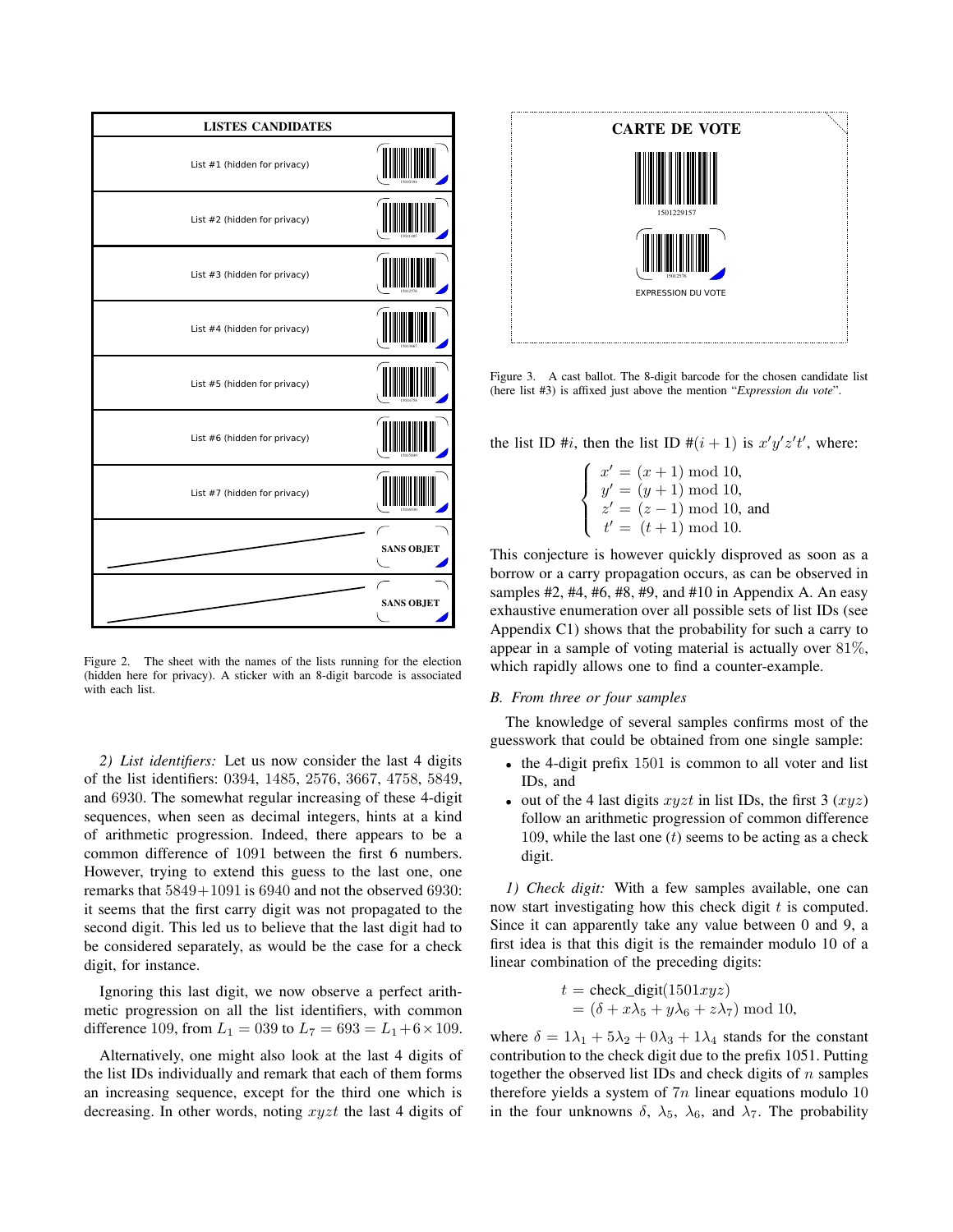of this system being of rank 4 modulo 2 and 5 (the two prime factors of 10) is about 27% with  $n = 1$  sample, 75% with 2 samples, 94% with 3, and almost 99% with 4 (see Appendix C2).

Solving this system of modular equations gives the check digit coefficients  $\delta = 0$ ,  $\lambda_5 = 7$ ,  $\lambda_6 = 5$ , and  $\lambda_7 = 1$ . In other words, we have

$$
t = \text{check\_digit}(1501xyz) = (7x + 5y + z) \mod 10.
$$

Note that the system obtained from the first 4 samples in Appendix A is only of rank 3 over  $\mathbb{Z}/2\mathbb{Z}$ : even though one ends up with two acceptable sets of check digit coefficients instead of a unique solution as above, this is still enough to forge correct check digits with probability 1/2.

*2) Voter identifiers and check digits:* Let us now focus on voter IDs. Since they are also barcodes, one can extend the assumption made for list IDs and consider the last digit of voter IDs to be a check digit. We therefore denote the last 6 digits of voters IDs as abcdek, where abcde is assumed to be the actual voter ID, while  $k$  would be the corresponding check digit. Using the same approach as for the list IDs, one can express the value of this digit as a linear combination of the preceding digits:

$$
k = \text{check\_digit}(1501abcde)
$$
  
=  $(\epsilon + a\mu_5 + b\mu_6 + c\mu_7 + d\mu_8 + e\mu_9) \text{ mod } 10,$ 

with  $\epsilon = 1\mu_1 + 5\mu_2 + 0\mu_3 + 1\mu_4$  being the contribution due to the prefix 1501.

Since each sample of voting material yields only one such modular equation, finding the value of the six unknowns  $\epsilon$  and  $\mu_5$  to  $\mu_9$  requires more than just 3 or 4 samples. However, one can make an educated guess and suppose that the check digit algorithms for voter and list IDs have good chances of being the same. In other words, we can assume that the sequence of check digit coefficients is either (a) leftaligned, and that  $\epsilon = \delta = 0$ ,  $\mu_5 = \lambda_5 = 7$ ,  $\mu_6 = \lambda_6 = 5$ , and  $\mu_7 = \lambda_7 = 1$ ; or (b) right-aligned, and that  $\mu_7 = \lambda_5 = 7$ ,  $\mu_8 = \lambda_6 = 5$ , and  $\mu_9 = \lambda_7 = 1$ .

Once again, only a handful of samples of voting material are necessary to disprove assumption (a): given  $n$  samples, trying to solve the system of  $n$  linear equations of the form

$$
7a + 5b + c + d\mu_8 + e\mu_9 \equiv k \pmod{10}
$$

will result in an empty solution space with probability  $15\%$ with only  $n = 1$  sample, 45% with 2, 92% with 3, and 99% with 4 samples (see Appendix C3).

Similarly, assumption (b) can be trusted with a reasonable level of confidence seeing how it is satisfied by all the available samples of voting material: even though the confidence is zero with only one sample, it increases to almost 18% with 2, 49% with 3, and finally reaches 92% with 4 samples (see Appendix C3).

Having disproved assumption (a) while verifying that assumption (b) had good chances of being valid, one can now try and solve the resulting system of  $n$  linear equations of the form

$$
\epsilon + a\mu_5 + b\mu_6 + 7c + 5d + e \equiv k \pmod{10}
$$

in the three unknowns  $\epsilon$ ,  $\mu_5$ , and  $\mu_6$ . Using  $n = 3$  samples, this system can be completely solved modulo 2 and 5 with probability 26%. With 4 samples, this probability increases to 56%, with an expected number of solutions of 2 (see Appendix C3). Although this is not enough to gain full understanding of the check digit mechanism, it is sufficient to know how to forge correct check digits for some chosen voter IDs, as discussed in Section IV. For instance, under assumption (b) and using the samples #1 to #4 given in Appendix A, one obtains the two following solutions:

$$
(\epsilon, \mu_5, \mu_6, \mu_7, \mu_8, \mu_9) = \begin{cases} (2, 4, 2, 7, 5, 1), \text{ or} \\ (2, 9, 2, 7, 5, 1), \end{cases}
$$

which allows one to forge valid check digits, as long as the digit a of the corresponding voter ID is chosen to be even.

*3) Range of voter IDs:* After looking at several samples of voting material, one can also remark that all voter IDs seem to fall in the range  $\{0, \ldots, N\}$ , where N is the number of voters taking part in this election (about 30,000), while the 5 digits of voter IDs would allow for a possible 100,000 values. The probability of this happening for all of the  $n$ available samples is therefore  $(3/10)^n$ , i.e., less than 1% for  $n = 4$  samples. Hence, it seems reasonable to make the assumption that all the voter IDs in this election form a contiguous range between 0 and N.

When forging ballots, making this assumption should allow one to pick valid voter IDs with very high probability.

*4) Link between voter and list IDs:* Let us now consider the first two samples of voting material from Appendix A: their voter IDs — omitting the prefix 1501 and the check digit — are  $V = 22915$  and  $V' = 05166$ , respectively. When seen as decimal numbers, the difference between the two is  $V - V' = 17749$ , which is congruent to 91 modulo 109. Now looking at the identifier of list #1 for these two samples, namely  $L_1 = 039$  and  $L'_1 = 057$ , we also observe that  $L_1 - L_1' = -18 \equiv 91 \pmod{109}$ . Pushing this investigation further, we find that

$$
L_1 = (V \mod 109) + 14
$$
 and  $L'_1 = (V' \mod 109) + 14$ .

This construction can then be checked for consistency with the other available samples.

Even though this may not be the only linear congruence which can relate the voter and list IDs of 3 or 4 different samples of voting material, the fact that this particular congruence happens modulo 109, which is also the common difference in the arithmetic progression of list IDs, is a very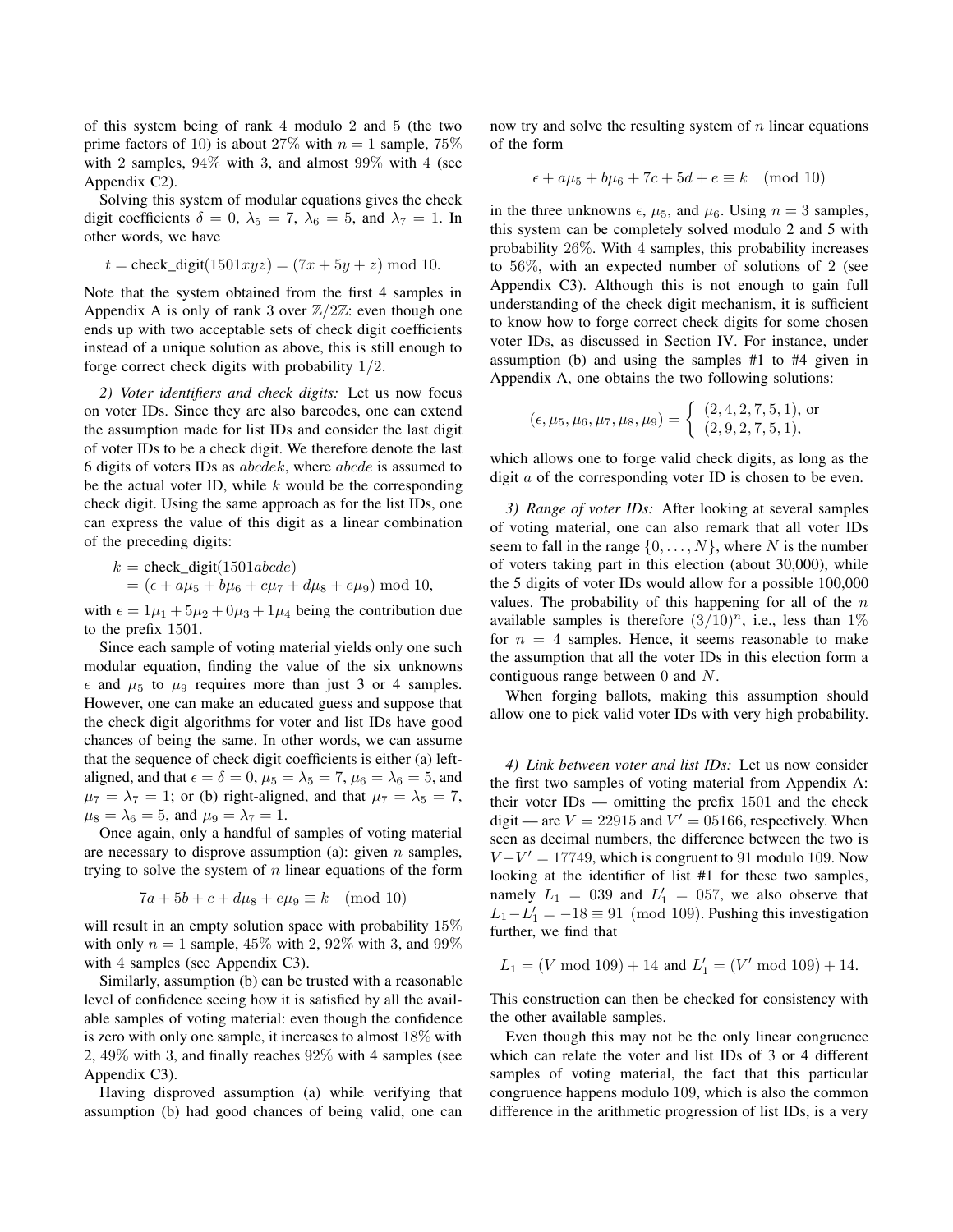good indicator that this is a correct assumption. Indeed, since the identifier  $L_i$  of list #i is computed as

$$
L_i = L_1 + 109(i - 1) = (V \bmod 109) + 109(i - 1) + 14,
$$

we have that  $L_i \equiv V + 14 \pmod{109}$  for all lists. When tallying up the votes, this enables the organizer of the election to check very quickly that the voter and list IDs from a cast ballot are coherent, i.e., that they come from the same voting material.

## *C. From ten samples*

The more samples of voting material one is able to collect, the higher the confidence one will have in the conclusions of the above reverse engineering. Using the 10 actual samples we secured, we were thus able to verify all the assumptions made in the previous paragraphs. With a level of confidence close to absolute certainty, we can now describe what we believe to be the full internal works of the voting system:

- $\bullet$  5-digit voter IDs  $V$  are taken from a contiguous range between  $0$  and  $N$ , where  $N$  is the number of voters (i.e., about 30,000);
- noting *abcde* the 5 digits of  $V$ , the full voter ID is  $1501abcdek$ , where the check digit k is computed as

$$
k = (4a + 2b + 7c + 5d + e + 2) \bmod 10;
$$

• the 3-digit identifier  $L_i$  for list #i,  $1 \le i \le 7$ , is computed as

$$
L_i = (V \mod 109) + 109(i - 1) + 14;
$$

• noting  $xyz$  the 3 digits of  $L_i$ , the full identifier for list #*i* is  $1501xyz$ *t*, where the check digit *t* is computed as

$$
t = (7x + 5y + z) \bmod 10.
$$

# IV. BALLOT STUFFING

#### *A. Forging ballots*

From the complete description of the voting system given in Section III-C, an attacker is able to forge up to  $N$  valid ballots for the list of his/her choosing with a probability of success of 100%: picking any voter ID V in the range  $\{0, \ldots, N\}$  and constructing the corresponding list ID and check digits as explained above is guaranteed to produce a valid ballot.

However, gaining full knowledge of the voting system with high confidence requires procuring around 10 samples of voting material, which may not be possible in the context of an attack, especially since this would imply either (a) colluding with several voters, at the risk of one of them reporting the attack in progress to the organizer of the election; or (b) intercepting several samples of voting material, which is hardly practical at all since they are sent directly by post to the home address of the voters.

Nevertheless, as we showed in Section III-B, the knowledge of only 3 or 4 samples, along with a few reasonable assumptions, is enough to retrieve most of the specifics of the voting system and to forge ballots. Indeed, even if one cannot find the unique solutions for computing the check digits of the voter and list IDs, and ends up with  $m$  possible solutions instead, one is still able to forge at least  $N/m$ ballots by picking only the voter and list IDs on which the  $m$  solutions agree.

For instance, considering the first 3 samples from Appendix A, the linear system for computing the check digit  $t$ of list IDs of the form  $xyz$  is only of rank 3 modulo 2, and thus yields two solutions:

$$
t = \begin{cases} (7x + 6z) \bmod{10}, \text{ or} \\ (7x + 5y + z) \bmod{10}. \end{cases}
$$

Following assumption (b) from Section III-B2, the check digit coefficients for the last 3 digits of voter IDs should also be either  $(7, 0, 6)$  or  $(7, 5, 1)$ . However, the former is disproved by the voter IDs from samples #1 and #3, which allows us to conclude that only the latter is valid, and that  $t = (7x + 5y + z) \mod 10$ . We can then solve the linear system for computing the check digit  $k$  of voter IDs of the form abcde and obtain the two solutions

$$
k = \begin{cases} (4a + 2b + 7c + 5d + e + 2) \mod 10, \text{ or} \\ (9a + 2b + 7c + 5d + e + 2) \mod 10. \end{cases}
$$

Consequently, we just need to pick only voter IDs whose first digit  $a$  is even in order to successfully forge the corresponding check digit. Assuming that  $N$  is around 30,000, we are still able to forge around 20,000 valid ballots under this restriction.

Combining the expected number of solutions to each system as computed in Appendices C2 and C3, the expected number of valid ballots one is able to forge using knowledge from 3 samples of voting material is over 6,200, and over 14,500 using 4 samples.

#### *B. Ballot stuffing attack*

In order to assess the feasibility of a ballot stuffing attack using forged ballots as above, one also has to take into account the way duplicate ballots are detected and handled by the election organizer when tallying up the votes. Indeed, since each forged ballot corresponds to an actual voter, this voter might also have cast his/her vote, resulting in a duplicate ballot.

The recommendations of the CNIL on this matter [6] stipulate that "*the voting system should include a mechanism for rejecting a ballot which has already been processed*." One can then reasonably assume that this is the case for the election at hand, and that all forged ballots corresponding to voters who actually voted will be discarded. Since the voter turnout for such elections is usually pretty low, around 40% [2], this means that more than half of the forged ballots will be accepted and counted. This probability goes up to 80% if we assume that in the case of duplicates our forged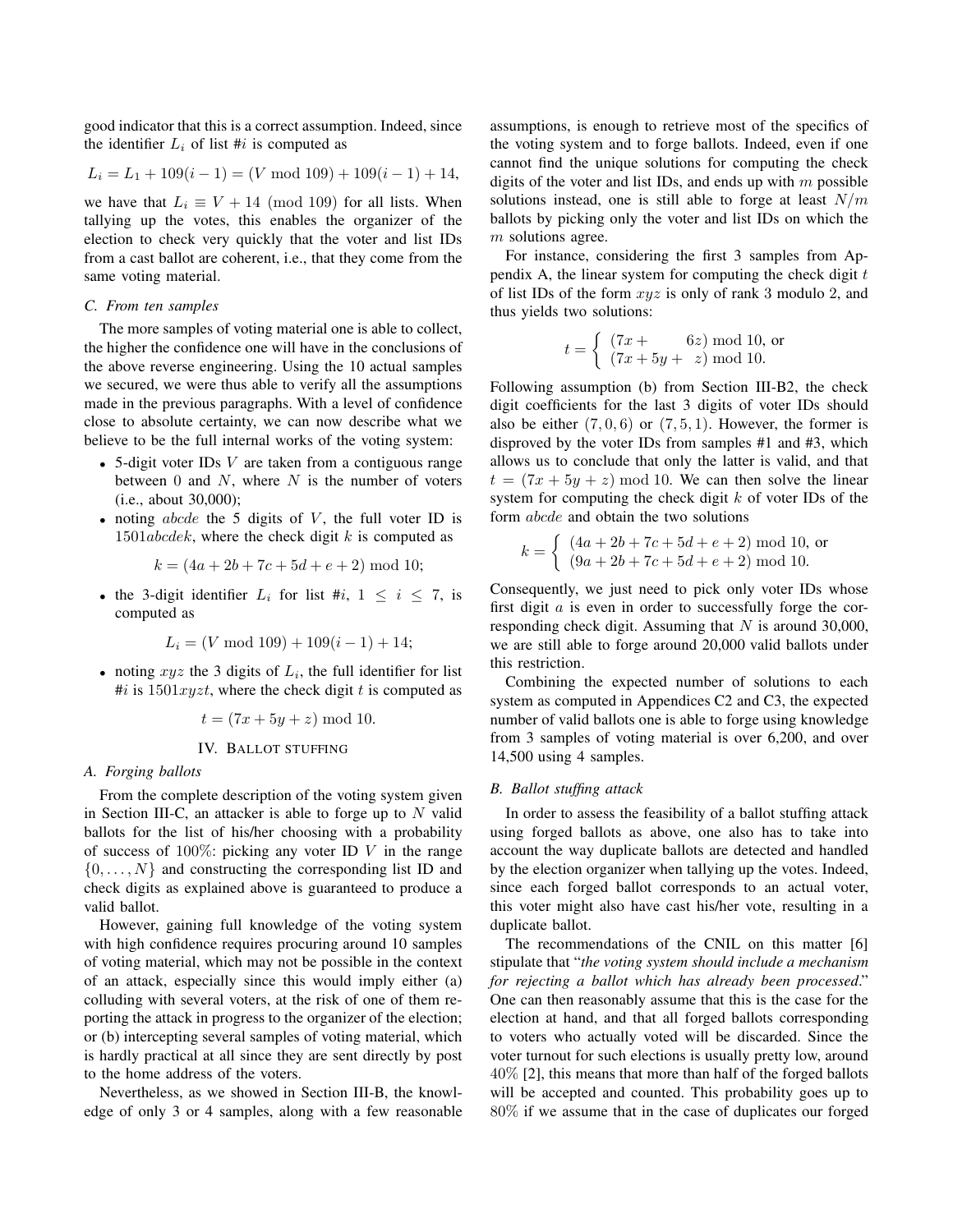ballot has the same probability of being counted as the legitimate ballot.

Finally, we remark that the highest-ranking list in such elections usually receives around 25% of the votes, i.e., 3,000 out of the 12,000 cast ballots [2]. We can then conclude that the proposed ballot stuffing attack has a very good probability of changing the outcome of the election and bringing about the desired result, as it is able to generate at least 6,200 valid ballots, out of which between 60% (3,720) and 80% (4,960) will actually be taken into account in the tally.

# *C. Experiment*

To convince the CNRS and Tagg Informatique of our attack, we have sent 50 (well identified) forged ballots, all casting a vote for the first list. These forged ballots have been scanned in a test phase before the actual tallying phase. We received confirmation that our forged ballots were considered to be valid by the system and would have been counted in the tallying phase.

#### V. FURTHER POTENTIAL WEAKNESSES

Our findings led the company in charge of the preparation of the voting material (Tagg Informatique) to modify their procedures. From what we have been able to observe, the modifications carried out are twofold:

- The voter ID is two digits longer (7 significant digits), still accompanied with a 4-digit prefix identifying the election, and a check digit. The barcode for the voter IDs thus encodes  $4 + 7 + 1 = 12$  digits.
- The list IDs are no longer prefixed with an election identifier. The 8-digit number encoded by the barcode in this modified version still has a check digit, thereby leaving 7 significant digits (instead of only 3 previously). We did not find any particular regularity in these numbers.

Four samples of such modified voting material are reproduced in Appendix B.

To have a guarantee of security, the system should choose the voter ID randomly. We make here the assumption that this is indeed the case, and that the list IDs are also generated randomly. However, the use of "random" data requires some caution. We wish to stress that the use of a *cryptographically strong* random number generator is necessary to thwart any attempt of ballot stuffing. We show that should this not be the case, then under plausible assumptions the complete list of voter IDs and list IDs can be retrieved, with very serious consequences.

A cryptographically strong (pseudo-)random number generator ensures that a sequence of generated numbers is indistinguishable from random noise. In particular, a probabilistic polynomial-time algorithm which tries to guess one bit output by the random number generator, based on the information of the complete previous output, has to succeed no more often than a coin flip.

Practical examples of pseudo-random number generators for which this strong hypothesis is believed to hold in practice can be obtained using essential building blocks such as hash functions and stream ciphers [16, Chap. 5]. Examples of random number generators which typically do *not* meet these requirements are those whose intent is originally to model randomness from a *statistical* point of view, which is a significantly weaker requirement. Most random number generators encountered in computer applications and programming languages essentially care about this second requirement only (e.g., most C programming language libraries implement a rand() function which is barely satisfactory from a statistical point of view, and certainly not suitable for cryptographic use).

In order to explain further potential weaknesses, let us assume that the generation of voting material is done with some pseudo-random number generator. The output of such a generator is entirely determined by the initial value (seed) of its *internal state*. When cryptographic strength is not a design requirement, pseudo-random number generators with an internal state of 50 bits or less are commonly encountered. This is the case, for example, of the pseudo-random number generator used by the Microsoft Excel program. Its RAND() function is described in [17] — following the design proposed in [21] — and relies on floating-point arithmetic. The internal state of this function is 45-bit wide. We consider that this function is likely to have been used for generating random values in the modified voting system under scrutiny.

In such a situation, assuming the attacker has the knowledge of the voting material for one or several voters, it is feasible to simulate the random number generator by exploring all the successive values taken by the internal state. For a poll with  $N$  voters and  $k$  lists, a sequence of  $N(k + 1)$  values taken by the internal state determines the complete identifier database. Testing whether the known ballot values are encountered among  $N(k+1)$  successively generated values is sufficient to gain confidence in the guessed initial internal state. Upon achievement of this complete regeneration of the identifier database, it is trivially possible to forge valid ballots. Furthermore, if it occurs that the identifiers are generated successively for the voters in a publicly available, or easily guessable voters  $list<sup>1</sup>$ , it is also possible to break anonymity of votes.

The computational cost of the attack described above is dominated by the number of possible values of the internal state. This brute-force approach is clearly enabled by the small size of this number. For the case of Microsoft Excel's RAND() function, this induces  $2^{45}$  trials, which is not

<sup>&</sup>lt;sup>1</sup>Such a list is indeed publicly available for the poll considered in our study. We do not know however whether it has been used in order for generating the voting material.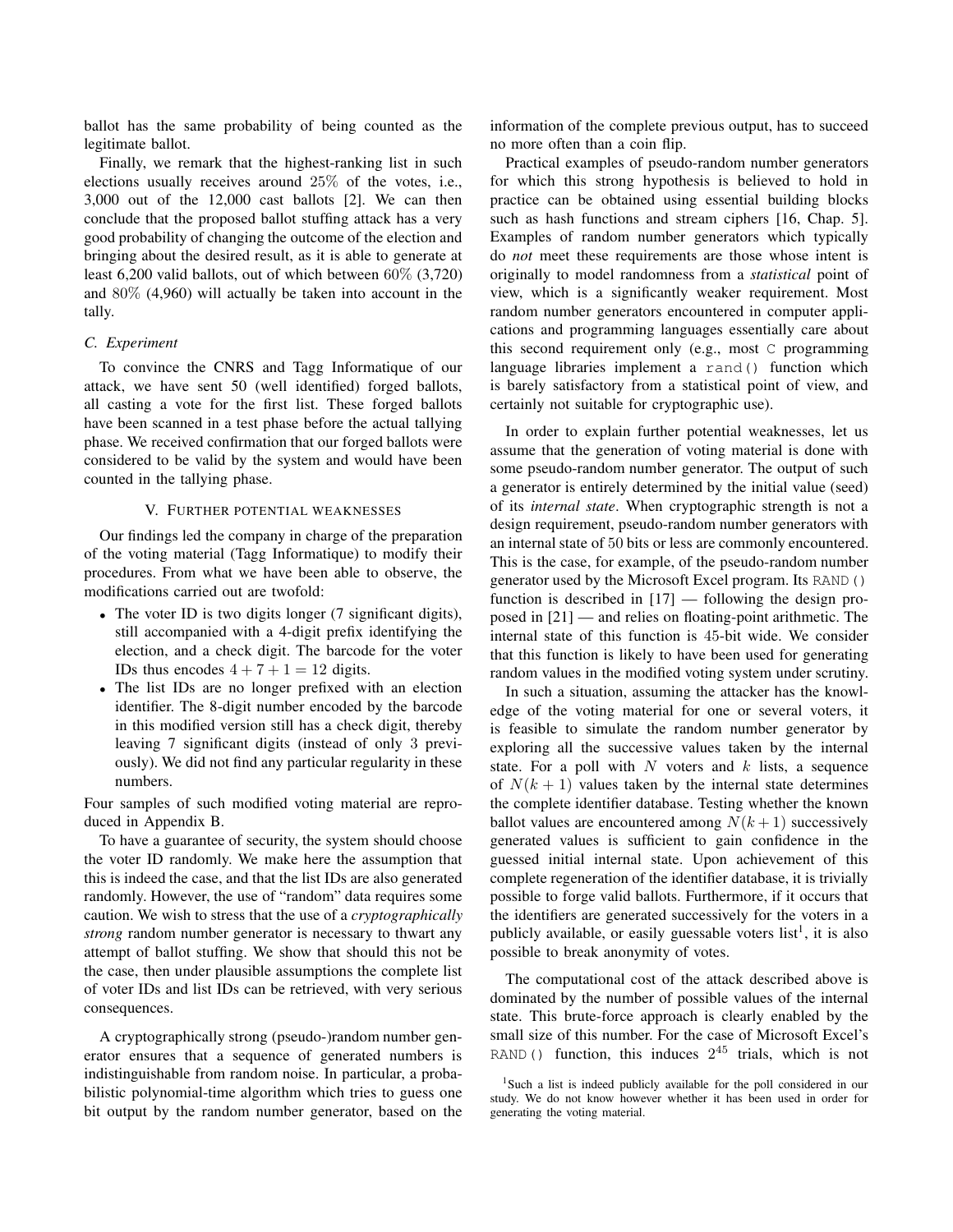frightening, especially given the distribution opportunities of such an approach.

We also notice that if some additional conditions hold regarding the procedure for generating the identifier database, retrieving the internal state of the random generator can happen to be significantly easier. For example, Microsoft Excel's RAND() function is essentially a linear congruential generator<sup>2</sup>. If a given list ID is obtained as the truncation of RAND $() \cdot 10^7$ , it is straightforward to list the roughly 2<sup>24</sup> possibly corresponding internal states. If list IDs are generated in order for each candidate, one can cross-check each of these guesses against the next random draw, and thus quickly validate the right guess. From this data, all previous and future output of the random generator can be deduced<sup>3</sup>. In this case, a mild computational load  $(2^{24})$  incurs the same devastating consequences already described.

Although potentially very effective, these attacks have however not been attempted for two reasons. First, although we believe our guesses, including the use of Microsoft Excel, to be plausible, these are only guesses. Lacking the precise specification of the procedure, mounting the attack is not very tempting, since potentially unfruitful.

Furthermore, in order to mount such an attack, it is necessary to assume that Microsoft Excel follows some well-defined standard for floating-point arithmetic, such as the IEEE-754 standard. Unfortunately this is not the case. As remarked in [13], Microsoft Excel employs *cosmetic* rounding, which is nowhere defined. This feature is certainly not meant as a security countermeasure, and can quite probably be reverse-engineered as well, but we have not tried to do so.

#### VI. CONCLUSION

We have shown how to attack (with very few computational resources) a barcode-based postal voting system, with the access to only 4 samples of voting material, our guesses being fully confirmed when accessing to 10 samples of voting material. Due to the fact that the ballots are completely predictable, it is possible to forge the whole voting material sent to the voters and therefore to use it to perform major ballot stuffing.

We believe that our attack demonstrates two main points. Firstly and obviously, the postal voting system we studied was clearly designed in a rather naive manner. Secondly and more importantly, anonymity and confidentiality, albeit very desirable, are not the only security goals a voting system should ensure. The current research on electronic voting has however already allowed to better understand what a

<sup>3</sup>Previous output can be deduced because the internal state iteration function is reversible.

good voting system should offer in terms of security (see for instance [8]). Such works point out that voting systems should of course guarantee the confidentiality of the votes (no one should know that a voter has voted in a particular way) but also eligibility (only registered voters can vote, at most once), fairness (the result reflects the actual votes), and verifiability (voters can check that their votes have been counted). In our case study, we probably attacked what is called *eligibility verifiability*, i.e., the fact that voters can check that only eligible voters have voted. Future requirements on barcode voting systems should probably include such properties, in order to prevent, at the very least, ballot stuffing.

As discussed in Section V, we also would like to emphasize that the use of random generators as required by the CNIL or the CNRS does not suffice *per se* for guaranteeing security, in particular anonymity of the voters. Instead, it is necessary to make use of *unpredictable* random generators, that is cryptographically strong random number generators.

Our security analysis was focused on possible threats of *outside attackers*, who do not have any prior information on the system. Even the proposed fixed version of this postal voting system is clearly not robust to *inside attackers*. Indeed, the person responsible for mailing the ballots out can duplicate voting material and stuff the ballot box. Similarly, a dishonest employee of Tagg Informatique could have access to the seed (or key) used in the random generator and could re-generate the voting material. A (standard) way to defend against inside attackers would be to distribute the sensitive information (like the seed of the random generator) among several authorities who are assumed not to collude.

#### ACKNOWLEDGEMENTS

Firstly, we would like to thank our colleagues who kindly agreed to provide us a copy of their voting material, which allowed us to confirm our initial guesses. We also thank the election group (*Organisation des élections*) at CNRS for their reactivity and their willingness to understand, test, and correct the flaws in the voting system in use. We are also grateful to the anonymous reviewers for their helpful comments and suggestions.

The research leading to these results has received funding from the European Research Council under the European Union's Seventh Framework Programme (FP7/2007-2013) / ERC grant agreement  $n^{\circ}$  258865, project ProSecure, and the ANR-07-SeSur-002 AVOTÉ project.

#### **REFERENCES**

- [1] Ben Adida. Helios: Web-based Open-Audit Voting. In *Proc. of the 17th USENIX Security Symposium (USENIX Security'08)*, pages 335–348. USENIX Association, 2008.
- [2] Centre National de la Recherche Scientifique. Élection 2011, conseil d'administration du CAES du CNRS, March 2011. http://www.dgdr.cnrs.fr/elections/caes/resultats/ resultats\_CAES2011\_T2.pdf.

<sup>&</sup>lt;sup>2</sup>The *n*-th iterate of this function is  $\{x_n\} = x_n - \lfloor x_n \rfloor$ , where  $x_n =$  $171<sup>n</sup>/p_1 + 172<sup>n</sup>/p_2 + 170<sup>n</sup>/p_3$ , the  $p_i$ 's being 30269, 30307, 30323. This is equivalently written as  $x_n = g^n(p_1p_2 + p_2p_3 + p_1p_3)/(p_1p_2p_3)$ , where the numerator arithmetic is performed modulo  $p_1p_2p_3$ , and g is obtained with the Chinese Remainder Theorem.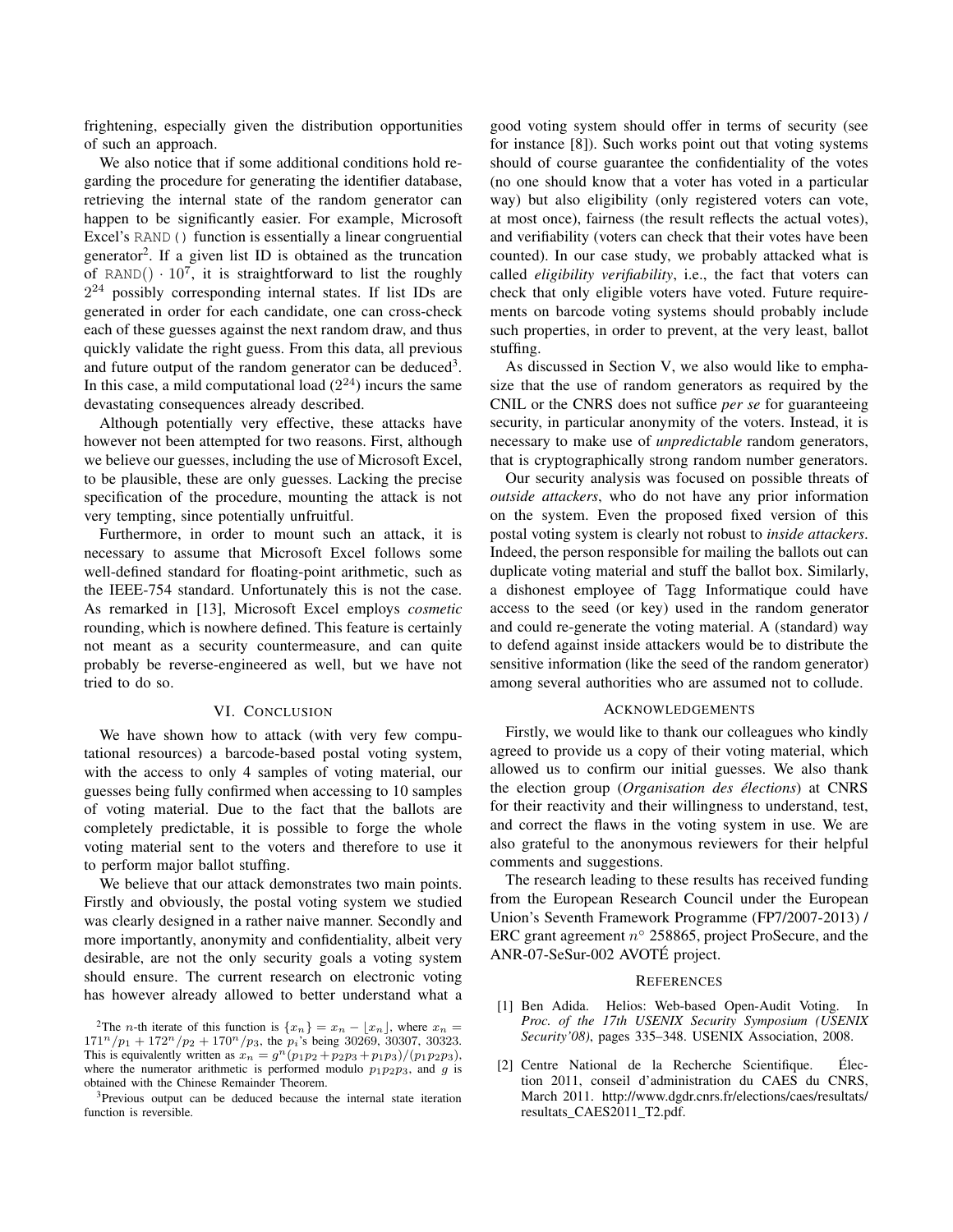- [3] David Chaum, Aleks Essex, Richard Carback, Jeremy Clark, Stefan Popoveniuc, Alan Sherman, and Poorvi Vora. Scantegrity: End-to-End Voter-Verifiable Optical-Scan Voting. *IEEE Security and Privacy*, 6(3):40–46, 2008.
- [4] David Chaum, Peter Y. A. Ryan, and Steve Schneider. A Practical Voter-Verifiable Election Scheme. In *Proc. of the 10th European Symposium On Research In Computer Security (ESORICS'05)*, volume 3679 of *LNCS*, pages 118– 139. Springer, 2005.
- [5] Michael R. Clarkson, Stephen Chong, and Andrew C. Myers. Civitas: Toward a Secure Voting System. In *Proc. of the 29th Security and Privacy Symposium (S&P'08)*, pages 354–368. IEEE Computer Society, 2008.
- [6] Commission Nationale de l'Informatique et des Libertés. Délibération 98-041 du 28 avril 1998 portant recommandation sur l'utilisation des systèmes de vote par codes-barres dans le cadre d'élections par correspondance pour les élections professionnelles, 1998. http://www.cnil.fr/en-savoir-plus/ deliberations/deliberation/delib/71/.
- [7] Commission Nationale de l'Informatique et des Libertés. Délibération 2010-371 du 21 octobre 2010 portant adoption d'une recommandation relative à la sécurité des systèmes de vote électronique. *Journal Officiel de la République Française*, 0272, 2010. page texte 29, http://www.cnil.fr/ensavoir-plus/deliberations/deliberation/delib/249/.
- [8] Stéphanie Delaune, Steve Kremer, and Mark D. Ryan. Verifying privacy-type properties of electronic voting protocols. *Journal of Computer Security*, 17(4):435–487, July 2009.
- [9] Ariel J. Feldman, J. Alex Halderman, and Edward W. Felten. Security analysis of the Diebold AccuVote-TS voting machine. http://itpolicy.princeton.edu/voting/, 2006.
- [10] Atsushi Fujioka, Tatsuaki Okamoto, and Kazuo Ohta. A Practical Secret Voting Scheme for Large Scale Elections. In *Proc. of the Workshop on the Theory and Application of Cryptographic Techniques (AUSCRYPT'92)*, volume 718 of *LNCS*, pages 244–251. Springer, 1992.
- [11] Alex Halderman. Hacking the D.C. internet voting pilot. http://www.freedom-to-tinker.com/blog/jhalderm/ hacking-dc-internet-voting-pilot, 2010.
- [12] Ari Juels, Dario Catalano, and Markus Jakobsson. Coercion-Resistant Electronic Elections. In *Proc. of the 4th Workshop on Privacy in the Electronic Society (WPES'05)*, pages 61–70. ACM Press, 2005.
- [13] William Kahan. Floating-point arithmetic besieged by "business decisions". http://www.cs.berkeley.edu/~wkahan/ ARITH\_17.pdf, July 2005. Keynote talk at ARITH'17 symposium on Computer Arithmetic.
- [14] Tadayoshi Kohno, Adam Stubblefield, Aviel D. Rubin, and Dan S. Wallach. Analysis of an electronic voting system. In *Proc. of the 25th IEEE Symposium on Security and Privacy (SSP'04)*, pages 27–28. Comp. Soc. Press, 2004.
- [15] Byoungcheon Lee, Colin Boyd, Ed Dawson, Kwangjo Kim, Jeongmo Yang, and Seungjae Yoo. Providing Receipt-Freeness in Mixnet-Based Voting Protocols. In *Proc. of the 6th International Conference on Information Security and Cryptology (ICISC'03)*, volume 2971 of *LNCS*, pages 245– 258. Springer, 2004.
- [16] Alfred Menezes, Paul C. van Oorschot, and Scott A. Vanstone. *Handbook of applied cryptography*. CRC Press, 1997.
- [17] Microsoft corporation. Description of the RAND function in Excel. http://support.microsoft.com/kb/828795, 2010. Microsoft knowledge base article.
- [18] Tatsuaki Okamoto. An electronic voting scheme. In *Proc. of the IFIP World Conference on IT Tools*, page 21–30, 1996.
- [19] Ronald L. Rivest and Warren D. Smith. Three voting protocols: Threeballot, vav, and twin. In *Proc. of the Electronic Voting Technology Workshop (AVT'07)*, Boston, MA, 2007.
- [20] Stateline. http://www.stateline.org/live/details/story? contentId=522635, October 2010.
- [21] Brian A. Wichmann and I. David Hill. Algorithm AS 183: An efficient and portable pseudo-random number generator. *Applied Statistics*, (31):188–190, 1982.

#### APPENDIX

## *A. Set of 10 samples of voting material used for reverse engineering the system*

Note that for the sake of clarity, the prefix 1501, common to all voter and list identifiers in this election, has been omitted.

| Sample #        |        | $\overline{c}$ | 3                 | 4      | 5      |
|-----------------|--------|----------------|-------------------|--------|--------|
| Voter ID        | 229157 | 051665         | 068705            | 215452 | 211409 |
|                 | 0394   | 0572           | 0172              | 0866   | 1179   |
|                 | 1485   | 1663           | 1263              | 1957   | 2260   |
|                 | 2576   | 2754           | 2354              | 3045   | 3351   |
| List IDs        | 3667   | 3845           | 3445              | 4136   | 4442   |
|                 | 4758   | 4936           | 4536              | 5227   | 5533   |
|                 | 5849   | 6024           | 5627              | 6318   | 6624   |
|                 | 6930   | 7115           | 6718              | 7409   | 7715   |
|                 |        |                |                   |        |        |
| Sample #        | 6      |                | 8                 | 9      | 10     |
| Voter ID        | 073818 | 007667         | 002062            | 081461 | 140109 |
|                 | 0927   | 0172           | $11\overline{13}$ | 0949   | 0727   |
|                 | 2015   | 1263           | 2204              | 2037   | 1818   |
|                 | 3106   | 2354           | 3290              | 3128   | 2909   |
| <b>List IDs</b> | 4192   | 344.5          | 4381              | 4219   | 3995   |
|                 | 5283   | 4536           | 5472              | 5300   | 5083   |
|                 | 6374   | 5627           | 6563              | 6396   | 6174   |
|                 | 7465   | 6718           | 7654              | 7487   | 7265   |

#### *B. Samples of corrected voting material*

Below are four samples of voting material including the corrective modifications by Tagg Informatique after they were made aware of our findings. Note that, in the following table, all voter IDs should be prefixed with 2943, omitted here for concision.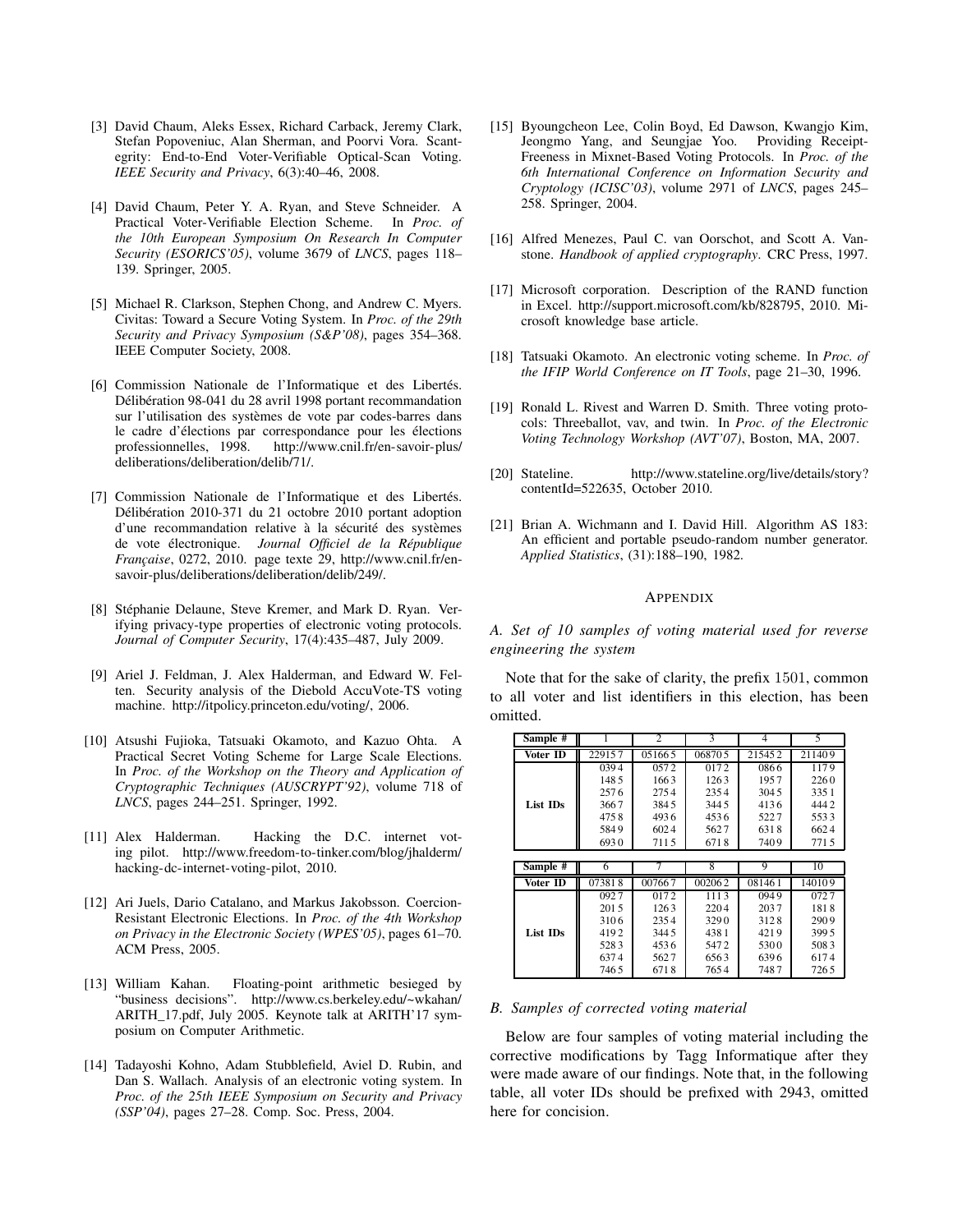| Sample #        |          | C         |           |          |  |
|-----------------|----------|-----------|-----------|----------|--|
| Voter ID        | 32477829 | 8619722.5 | 89718895  | 29091474 |  |
|                 | 53811359 | 29894958  | 37199656  | 84973432 |  |
|                 | 08864561 | 35667409  | 35600453  | 83926732 |  |
|                 | 57399544 | 79774361  | 00089843  | 52043067 |  |
| <b>List IDs</b> | 76648888 | 05172213  | 00158211  | 04683900 |  |
|                 | 55880053 | 85610338  | 2989942.5 | 16174466 |  |
|                 | 73328156 | 34367140  | 01929210  | 24861928 |  |
|                 | 69882398 | 86802590  | 19710118  | 58216655 |  |

*C. Details of probability estimates*

*1) Carry propagation in list IDs:* As the identifier of the first list  $L_1$  is computed as  $(V \mod 109) + 14$ , where V is the voter ID, we have that  $L_1 \in \{14, \ldots, 122\}$ . There are therefore exactly 109 possible values for  $L_1$ , and thus 109 different possible sets of list IDs. Out of these 109 sets, only 20 will not generate any carry. This gives an  $89/109 =$ 81.7% chance of getting a sample of voting material with such a carry, hence detecting the arithmetic progression of common difference 109 as described in Section III-A2.

*2) Finding the check digit* t *in list IDs:* It is important to note that the seven list IDs from a single sample of voting material can be enough to solve the system of linear equations modulo 10 in order to find the coefficients of the check digit t. First of all, the first identifier  $L_1 = xyz$  and its check digit  $t$  give the equation

$$
\delta + x\lambda_5 + y\lambda_6 + z\lambda_7 \equiv t \pmod{10}.
$$

Furthermore, the difference between two consecutive list IDs  $xyz$  and  $x'y'z'$  can also produce linearly independent equations of the form

$$
(x'-x)\lambda_5 + (y'-y)\lambda_6 + (z'-z)\lambda_7 \equiv t' - t \pmod{10}.
$$

More precisely,

• if no carry or borrow occurs, assuming  $x' = x + 1$ ,  $y' = y + 1$ ,  $z' = z - 1$ , then  $t' \equiv t + 1 \pmod{10}$  and we have the equation

$$
\lambda_5 + \lambda_6 + 9\lambda_7 \equiv 1 \pmod{10};
$$

• if a borrow occurs between z and y (i.e., when  $z = 0$ , as for instance between lists #3 and #4 of sample #6), then  $t' \equiv t + 6 \pmod{10}$  and we have

$$
\lambda_5 + 9\lambda_7 \equiv 6 \pmod{10}
$$
; and

• if a carry occurs between y and x (i.e., when  $y = 9$ and  $z \neq 0$ , as for instance between lists #5 and #6 of sample #2), then  $t' \equiv t + 8 \pmod{10}$  and we have

$$
2\lambda_5 + \lambda_6 + 9\lambda_7 \equiv 8 \pmod{10}.
$$

Out of the 109 possible sets of list IDs, 30 produce a system of rank 4 both modulo 2 and 5. This represents a  $30/109 = 27.5\%$  chance of being able to completely solve the system with a single sample of voting material. On average, solving the system obtained with one sample will yield 24.04 solutions. Enumerating for up to four available samples, we obtain the following probabilities of success:

| Nb. of samples $(n)$                 |       |       |          |       |
|--------------------------------------|-------|-------|----------|-------|
| Prob. of being of<br>rank 4 modulo 2 | 27.5% | 79.1% | 95.1%    | 98.8% |
| Prob. of being of<br>rank 4 modulo 5 | 27.5% | 89.7% | 99.1%    | 99.9% |
| Prob. of success                     | 27.5% | 75.1% | $94.5\%$ | 98.8% |
| <b>Expected nb. of solutions</b>     | 24.04 | 2.09  |          | - 02  |

*3) Finding the check digit* k *in voter IDs:* Let us first consider the validity of assumption (a), submitted in Section III-B2, which supposes that the check digit  $k$  of a voter ID abcde is computed as

$$
k = (7a + 5b + c + d\mu_8 + e\mu_9) \mod 10.
$$

Consider a set of n voter IDs  $a_1b_1c_1d_1e_1$  to  $a_nb_nc_nd_ne_n$ along with the corresponding check digits  $k_1$  to  $k_n$ . For these check digits to satisfy assumption (a), the modular system in  $\mu_8$  and  $\mu_9$ 

$$
\begin{cases}\n d_1 \mu_8 + e_1 \mu_9 \equiv k'_1 \pmod{10} \\
\vdots \\
d_n \mu_8 + e_n \mu_9 \equiv k'_n \pmod{10},\n\end{cases}
$$

where  $k'_i = k_i - 7a_i - 5b_i - c_i$ , needs to have at least one solution. Taking the  $n \times 3$  matrix of the homogenized system

$$
\mathbf{M} \equiv \left( \begin{array}{ccc} d_1 & e_1 & -k'_1 \\ \vdots & \vdots & \vdots \\ d_n & e_n & -k'_n \end{array} \right) \pmod{10},
$$

the previous condition is equivalent to checking that M has at least one vector of the form  $(\mu_8, \mu_9, 1)^T$  in its kernel, both modulo 2 and 5. This is finally tantamount to ensuring that the vector  $(0, 0, 1)$  does not lie in the row space of M modulo 2 and modulo 5.

Assuming that voter IDs are taken uniformly in the range  $\{0, \ldots, 29999\}$ , for  $n = 1$  sample of voting material, 25410 of these voter IDs satisfy the above condition (7 out of 8 satisfy it modulo 2, and 121 out of 125 modulo 5). Therefore, the probability of being able to disprove assumption (a) by finding a counter-example using only one sample is  $1 25410/30000 = 15.3\%$ . The probabilities for more samples are given below:

| Nb. of samples $(n)$                           |          |       |       |       |
|------------------------------------------------|----------|-------|-------|-------|
| Prob. of finding a<br>counter-example modulo 2 | 12.5%    | 32.8% | 58.8% | 77.3% |
| Prob. of finding a<br>counter-example modulo 5 | $3.2\%$  | 18.6% | 80.8% | 96.0% |
| Prob. of disproving $(a)$                      | $15.3\%$ | 45.3% | 92.1% | 99.1% |

A similar computation allows one to compute the level of confidence one can have in assumption (b) given a set of  $n$  samples of voting material verifying it. For instance, for  $n = 2$  samples, out of the 30000<sup>2</sup> possible pairs of voter IDs, 161000000 (i.e., 17.9%) would provide a counter-example if assumption (b) were wrong. Therefore, after checking that the 2 available voter IDs satisfy the condition, one can have a 17.9% confidence in this assumption: in other words, one was not able to disprove (b) despite the 17.9% chance of